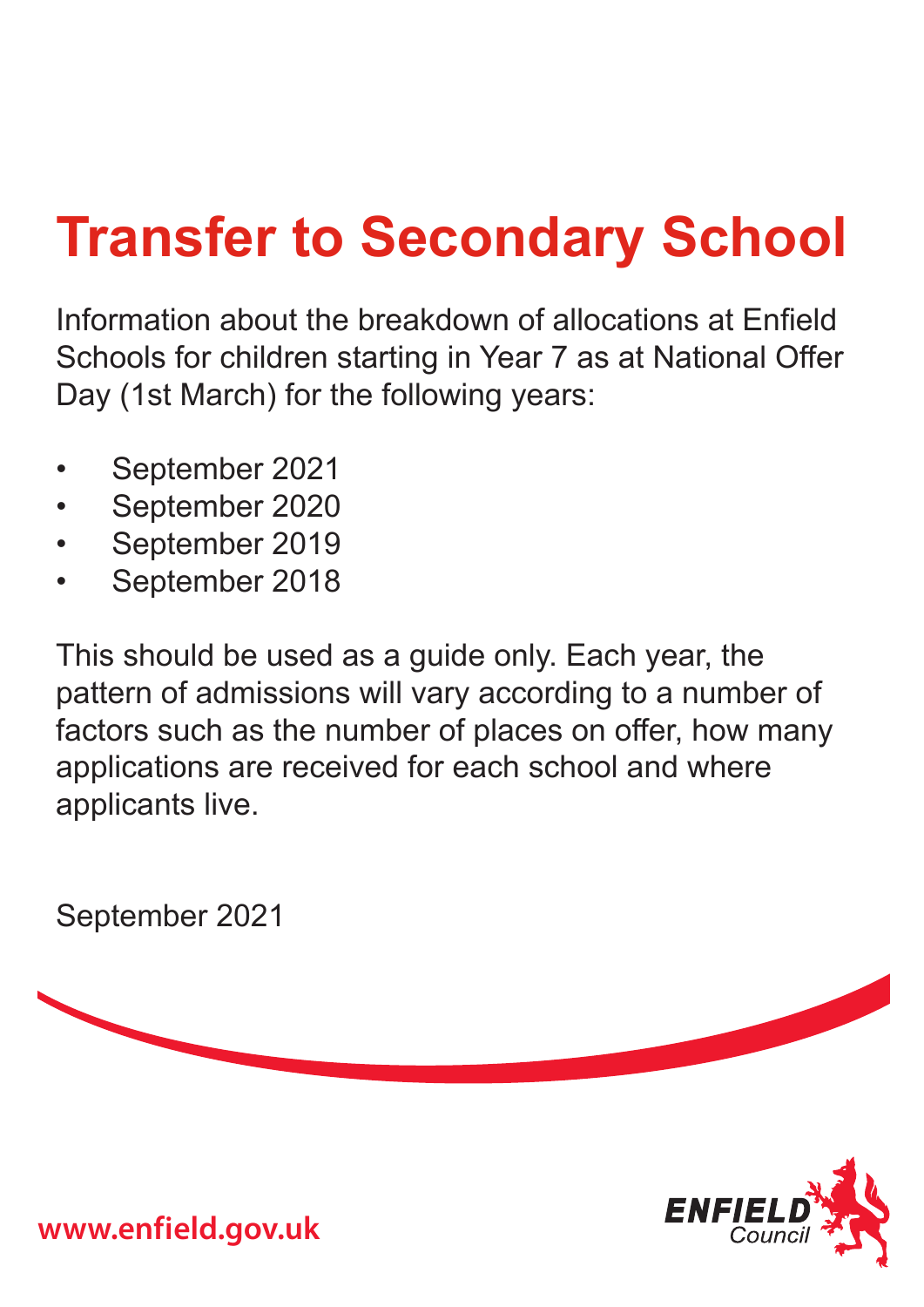| <b>Enfield Schools</b><br>2021               | Type of<br>school      | <b>PAN</b> | EHCP/<br>LAC/<br><b>Medical</b>                                                                                                                                                                                         | <b>Siblings</b>          | Parent<br>employed<br>at the<br>school | <b>Distance</b>               | Max<br>distance<br>offered<br>(miles) | <b>Number</b><br>of<br>refusals |
|----------------------------------------------|------------------------|------------|-------------------------------------------------------------------------------------------------------------------------------------------------------------------------------------------------------------------------|--------------------------|----------------------------------------|-------------------------------|---------------------------------------|---------------------------------|
| AIM North London                             | Academy                | 120        | Places have been offered to all applicants.                                                                                                                                                                             |                          |                                        |                               |                                       |                                 |
| Ark John Keats Academy <sup>1</sup>          | Academy                | 180        | 12                                                                                                                                                                                                                      | 67                       | $\overline{0}$                         | 45                            | 0.308                                 | 448                             |
| Aylward Academy                              | Academy                | 240        | 9                                                                                                                                                                                                                       | 92                       | $\Omega$                               | 139                           | 1.235                                 | 54                              |
| <b>Bishop Stopford's School</b>              | <b>Voluntary Aided</b> | 186        | Places have been offered to all applicants.                                                                                                                                                                             |                          |                                        |                               |                                       |                                 |
| <b>Broomfield School</b>                     | Foundation             | 180        | Places have been offered to all applicants.                                                                                                                                                                             |                          |                                        |                               |                                       |                                 |
| <b>Chace Community School</b>                | Community              | 224        | Places have been offered to all applicants.                                                                                                                                                                             |                          |                                        |                               |                                       |                                 |
| Edmonton County School <sup>2</sup>          | Academy                | 270        | 11                                                                                                                                                                                                                      | 82                       | $\overline{O}$                         | 136                           | 1.145                                 | 126                             |
| Enfield County School for<br>Girls           | Community              | 186        | $\mathcal{O}$                                                                                                                                                                                                           | 28                       | 0                                      | Not applicable - Quota system |                                       |                                 |
| Enfield Grammar <sup>3</sup>                 | Academy                | 180        | 7                                                                                                                                                                                                                       | $\overline{\phantom{0}}$ | $\overline{2}$                         | $\overline{\phantom{0}}$      | $\overline{\phantom{0}}$              | 10                              |
| Heron Hall Academy <sup>4</sup>              | Academy                | 240        | 4                                                                                                                                                                                                                       | 77                       | 0                                      | 100                           | 2.452                                 | 10                              |
| <b>Highlands School</b>                      | Community              | 240        | 15                                                                                                                                                                                                                      | 71                       | 2                                      | 149                           | 0.966                                 | 298                             |
| Kingsmead School <sup>5</sup>                | Academy                | 252        | 6                                                                                                                                                                                                                       | 89                       | 1                                      | 140                           | 0.916                                 | 234                             |
| Lea Valley Academy                           | Academy                | 240        | Places have been offered to all applicants.                                                                                                                                                                             |                          |                                        |                               |                                       |                                 |
| Oasis Academy Enfield                        | Academy                | 180        | Places have been offered to all applicants.                                                                                                                                                                             |                          |                                        |                               |                                       |                                 |
| Oasis Academy Hadley <sup>6</sup>            | Academy                | 180        | Places have been offered to all applicants.                                                                                                                                                                             |                          |                                        |                               |                                       |                                 |
| St. Anne's Catholic High<br>School for Girls | <b>Voluntary Aided</b> | 180        | The School has been able to offer places to all<br>girls who were considered under criteria $1 - 7$ .<br>81<br>Criterion 8 - Places offered to siblings and girls who<br>live a maximum of 1.576 miles from the school. |                          |                                        |                               |                                       |                                 |
| St. Ignatius College                         | <b>Voluntary Aided</b> | 186        | 22<br>Places have been offered to all applicants.                                                                                                                                                                       |                          |                                        |                               |                                       |                                 |
| Southgate School7                            | Academy                | 250        | $\overline{4}$                                                                                                                                                                                                          | 80                       | 1                                      | 156                           | 2.647                                 | 83                              |
| The Latymer School                           | <b>Voluntary Aided</b> | 192        | The School was able to offer places to children who were ranked<br>up to number 283 in the first round of offers.                                                                                                       |                          |                                        |                               |                                       |                                 |
| Winchmore School                             | Community              | 240        | 14                                                                                                                                                                                                                      | 84                       | 2                                      | 140                           | 1.001                                 | 191                             |
| Wren Academy Enfield <sup>8</sup>            | Academy                | 184        | 8                                                                                                                                                                                                                       | $\overline{4}$           | $\overline{O}$                         |                               |                                       | 168                             |

<sup>1</sup> Ark John Keats Academy: Children transferring from Year 6 to Year 7: 56

<sup>2</sup> Edmonton County School: Children transferring from Year 6 to Year 7: 41

<sup>3</sup> Enfield Grammar: Sports and Music: 11; Criterion 5.1 – demand met; Criterion 5.2 – demand met; Criterion 5.2(ii) – 6

<sup>4</sup> Heron Hall Academy: Children attending CHAT primary schools – 59

<sup>5</sup> Kingsmead School: Performing and Visual Arts: 16

<sup>6</sup> Oasis Academy Hadley: Children Transferring from Year 6 to Year 7: 34

<sup>7</sup> Southgate School: Priority Zone: 9

8 Wren Academy Enfield: Community places: 86 – furthest distance: 0.902 miles; Foundation: 86 divided between the two criterion: 1. Church of England: 46 demand met; 2. Church other: 40 – furthest distance: 2.355 miles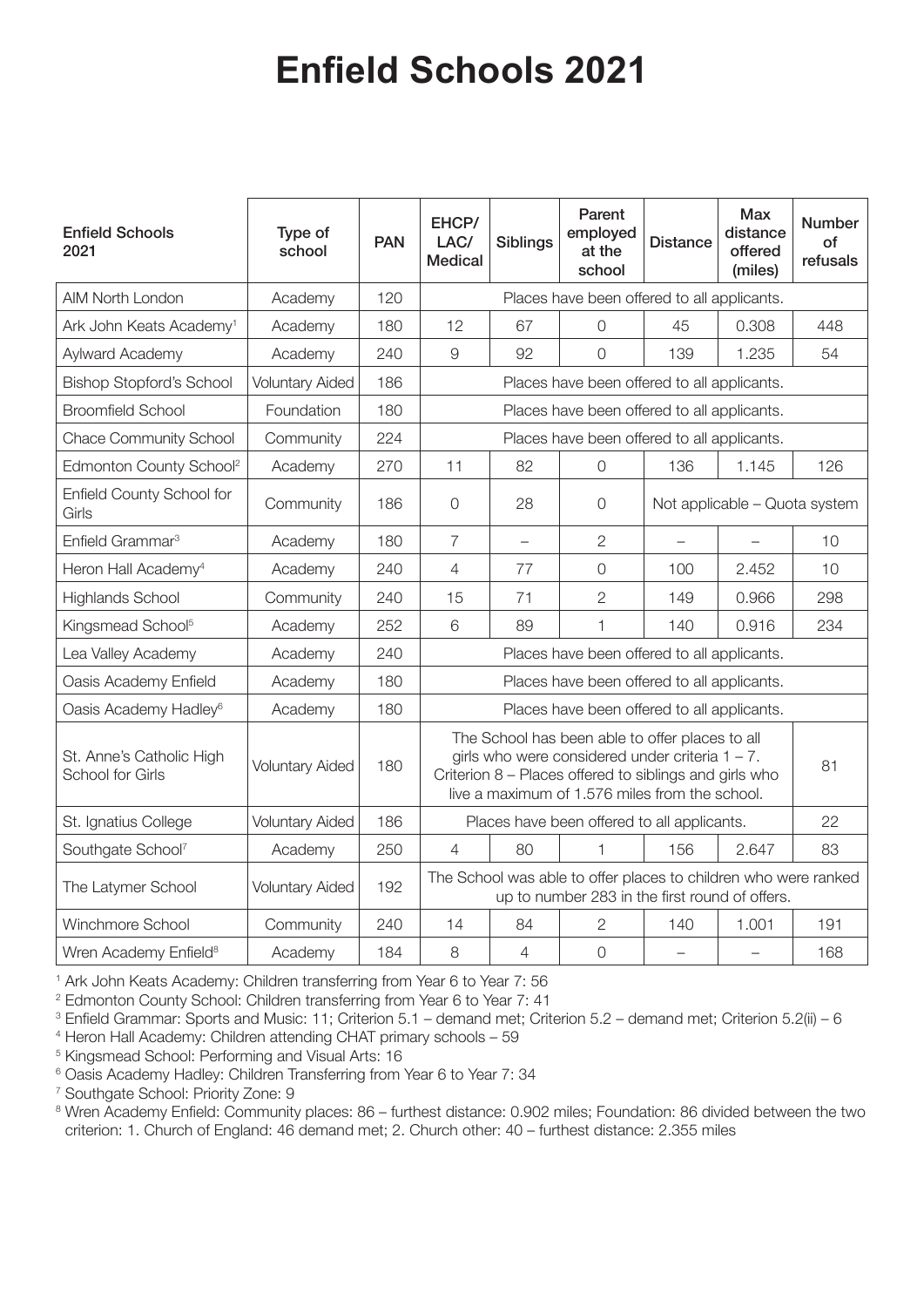| <b>Enfield Schools</b><br>2020                      | Type of<br>school      | <b>PAN</b> | EHCP/<br>LAC/<br><b>Medical</b>                                                                                                                                                                                                                                           | <b>Siblings</b>   | Parent<br>employed<br>at the<br>school | <b>Distance</b>               | <b>Max</b><br>distance<br>offered<br>(miles) | <b>Number</b><br>of<br>refusals |
|-----------------------------------------------------|------------------------|------------|---------------------------------------------------------------------------------------------------------------------------------------------------------------------------------------------------------------------------------------------------------------------------|-------------------|----------------------------------------|-------------------------------|----------------------------------------------|---------------------------------|
| AIM North London                                    | Academy                | 180        | Places have been offered to all applicants.                                                                                                                                                                                                                               |                   |                                        |                               |                                              |                                 |
| Ark John Keats Academy <sup>1</sup>                 | Academy                | 180        | 12                                                                                                                                                                                                                                                                        | 64                | $\overline{0}$                         | 53                            | 0.346                                        | 379                             |
| Aylward Academy                                     | Academy                | 240        | $\overline{7}$                                                                                                                                                                                                                                                            | 71                | $\overline{0}$                         | 162                           | 1.512                                        | 52                              |
| <b>Bishop Stopford's School</b>                     | <b>Voluntary Aided</b> | 180        | Places have been offered to all applicants.                                                                                                                                                                                                                               |                   |                                        |                               |                                              |                                 |
| <b>Broomfield School</b>                            | Foundation             | 200        | Places have been offered to all applicants.                                                                                                                                                                                                                               |                   |                                        |                               |                                              |                                 |
| <b>Chace Community School</b>                       | Community              | 240        | Places have been offered to all applicants.                                                                                                                                                                                                                               |                   |                                        |                               |                                              |                                 |
| Edmonton County School <sup>2</sup>                 | Academy                | 270        | $\overline{4}$                                                                                                                                                                                                                                                            | 77                | $\overline{0}$                         | 167                           | 1.145                                        | 190                             |
| Enfield County School for<br>Girls                  | Community              | 186        | 3                                                                                                                                                                                                                                                                         | 40                | $\overline{0}$                         | Not applicable - Quota system |                                              |                                 |
| Enfield Grammar <sup>3</sup>                        | Academy                | 180        | $\overline{2}$                                                                                                                                                                                                                                                            | $\qquad \qquad -$ | 2                                      | $\overline{\phantom{0}}$      |                                              | 89                              |
| Heron Hall Academy                                  | Academy                | 240        | 6                                                                                                                                                                                                                                                                         | 68                | $\bigcirc$                             | 87                            | 1.518                                        | 70                              |
| <b>Highlands School</b>                             | Community              | 240        | 12                                                                                                                                                                                                                                                                        | 95                | $\overline{2}$                         | 131                           | 0.843                                        | 379                             |
| Kingsmead School <sup>4</sup>                       | Academy                | 270        | 10                                                                                                                                                                                                                                                                        | 83                | 1                                      | 153                           | 0.916                                        | 310                             |
| Lea Valley Academy                                  | Academy                | 240        | Places have been offered to all applicants.                                                                                                                                                                                                                               |                   |                                        |                               |                                              |                                 |
| Oasis Academy Enfield                               | Academy                | 180        | Places have been offered to all applicants.                                                                                                                                                                                                                               |                   |                                        |                               |                                              |                                 |
| Oasis Academy Hadley <sup>5</sup>                   | Academy                | 180        | $\overline{O}$                                                                                                                                                                                                                                                            | 48                | $\overline{0}$                         | 98                            | 1.926                                        | 37                              |
| St. Anne's Catholic High<br><b>School for Girls</b> | <b>Voluntary Aided</b> | 180        | The School has been able to offer places to all<br>girls who were considered under criteria $1 - 6$ .<br>Criterion 7 – Places offered to siblings and girls who<br>live a maximum of 0.699 miles from the school. No<br>girls have been offered places under criterion 8. |                   |                                        |                               |                                              | 97                              |
| St. Ignatius College                                | <b>Voluntary Aided</b> | 186        | The College have been able to offer places to all<br>boys who were considered under criteria $1 - 7$ .<br>Criteria 8 - Places offered to boys who live a<br>maximum of 3.926 miles from the college.                                                                      |                   |                                        |                               |                                              | 22                              |
| Southgate School <sup>6</sup>                       | Academy                | 250        | $6\,$                                                                                                                                                                                                                                                                     | 91                | 2                                      | 139                           | 1.996                                        | 210                             |
| The Latymer School                                  | <b>Voluntary Aided</b> | 192        | The School was able to offer places to children who were ranked<br>up to number 296 in the first round of offers.                                                                                                                                                         |                   |                                        |                               |                                              |                                 |
| Winchmore School                                    | Community              | 240        | 10                                                                                                                                                                                                                                                                        | 89                | $\mbox{3}$                             | 138                           | 0.836                                        | 300                             |

<sup>1</sup> Ark John Keats Academy: Children transferring from Year 6 to Year 7: 51

<sup>2</sup> Edmonton County School: Children transferring from Year 6 to Year 7: 22

<sup>3</sup> Enfield Grammar: Sports and Music: 17; Criterion 5.1 – Named schools: 70; Criterion 5.2 – Other Enfield schools: 89

<sup>4</sup> Kingsmead School: Performing and Visual Arts: 23; Medical: 0

<sup>5</sup> Oasis Academy Hadley: Children Transferring from Year 6 to Year 7: 34

<sup>6</sup> Southgate School: Priority Zone: 12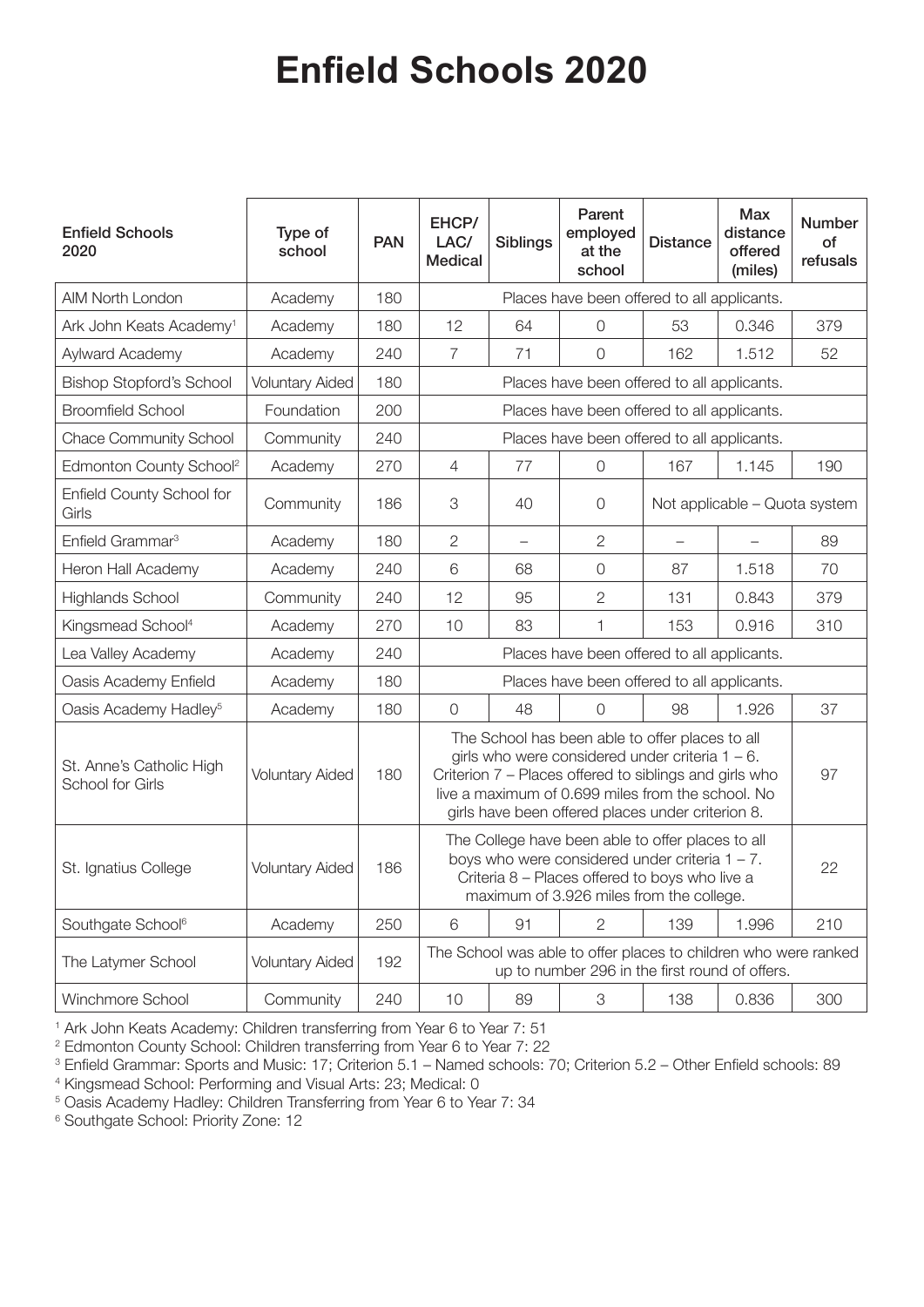| <b>Enfield Schools</b><br>2019                        | Type of<br>school      | <b>PAN</b> | EHPC/<br>LAC/<br><b>Medical</b>                                                                                                                                                                                                                                                | <b>Siblings</b> | Parent<br>employed<br>at the<br>school      | <b>Distance</b> | <b>Max</b><br>distance<br>offered<br>(miles) | <b>Number</b><br>of<br>refusals |
|-------------------------------------------------------|------------------------|------------|--------------------------------------------------------------------------------------------------------------------------------------------------------------------------------------------------------------------------------------------------------------------------------|-----------------|---------------------------------------------|-----------------|----------------------------------------------|---------------------------------|
| AIM North London<br>(formerly Nightingale<br>Academy) | Academy                | 180        | Places have been offered to all applicants.                                                                                                                                                                                                                                    |                 |                                             |                 |                                              |                                 |
| Ark John Keats Academy                                | Academy                | 180        | 11                                                                                                                                                                                                                                                                             | 88              | $\overline{O}$                              | 81              | 0.360                                        | 484                             |
| Aylward Academy                                       | Academy                | 240        | $\overline{4}$                                                                                                                                                                                                                                                                 | 82              | $\overline{O}$                              | 154             | 1.760                                        | 24                              |
| <b>Bishop Stopford's School</b>                       | <b>Voluntary Aided</b> | 180        | Places have been offered to all applicants.                                                                                                                                                                                                                                    |                 |                                             |                 |                                              |                                 |
| <b>Broomfield School</b>                              | Foundation             | 175        | Places have been offered to all applicants.                                                                                                                                                                                                                                    |                 |                                             |                 |                                              |                                 |
| <b>Chace Community School</b>                         | Community              | 224        |                                                                                                                                                                                                                                                                                |                 | Places have been offered to all applicants. |                 |                                              |                                 |
| Edmonton County School <sup>1</sup>                   | Academy                | 270        | 5                                                                                                                                                                                                                                                                              | 79              | $\overline{0}$                              | 145             | 1.119                                        | 202                             |
| Enfield County School for<br>Girls                    | Community              | 186        | Places at Enfield County are allocated in accordance<br>with the quota system detailed on pages 71-73.                                                                                                                                                                         |                 |                                             |                 |                                              | 168                             |
| Enfield Grammar <sup>2</sup>                          | Academy                | 180        | 3                                                                                                                                                                                                                                                                              |                 | 1                                           |                 |                                              | 159                             |
| Heron Hall Academy <sup>3</sup>                       | Academy                | 210        | 6                                                                                                                                                                                                                                                                              | 41              | $\overline{O}$                              | 95              | 1,408                                        | 61                              |
| Highlands School                                      | Community              | 240        | 16                                                                                                                                                                                                                                                                             | 100             | 3                                           | 121             | 0.761                                        | 515                             |
| Kingsmead School <sup>4</sup>                         | Academy                | 270        | $\overline{4}$                                                                                                                                                                                                                                                                 | 102             | $\overline{2}$                              | 135             | 0.916                                        | 300                             |
| Lea Valley Academy                                    | Academy                | 240        | Places have been offered to all applicants.                                                                                                                                                                                                                                    |                 |                                             |                 |                                              |                                 |
| Oasis Academy Enfield                                 | Academy                | 180        | Places have been offered to all applicants.                                                                                                                                                                                                                                    |                 |                                             |                 |                                              |                                 |
| Oasis Academy Hadley <sup>5</sup>                     | Academy                | 180        | 4                                                                                                                                                                                                                                                                              | 44              | $\Omega$                                    | 94              | 2.174                                        | 30                              |
| St. Anne's Catholic High<br>School for Girls          | <b>Voluntary Aided</b> | 180        | The School has been able to offer places to all<br>girls who were considered under criteria $1 - 5$ .<br>Criterion 6 - Places offered to siblings and girls who<br>live a maximum of 1.155 miles from the school. No<br>girls have been offered places under criteria 7 and 8. |                 |                                             |                 |                                              | 146                             |
| St. Ignatius College                                  | <b>Voluntary Aided</b> | 186        | The College have been able to offer places to all<br>boys who were considered under criteria $1 - 4$ .<br>Criteria 5 – Places offered to boys who live a<br>maximum of 3.155 miles from the college.                                                                           |                 |                                             |                 |                                              | 42                              |
| Southgate School                                      | Academy                | 250        | 3                                                                                                                                                                                                                                                                              | 89              | 3                                           | 148             | 1.242                                        | 381                             |
| The Latymer School                                    | <b>Voluntary Aided</b> | 192        | The School was able to offer places to children who were ranked<br>up to number 273 in the first round of offers.                                                                                                                                                              |                 |                                             |                 |                                              |                                 |
| Winchmore School                                      | Community              | 240        | $\overline{7}$                                                                                                                                                                                                                                                                 | 87              | $\mathsf{O}$                                | 146             | 0.857                                        | 355                             |

<sup>1</sup> Edmonton County School: Children transferring from Year 6 to Year 7: 41

<sup>2</sup> Enfield Grammar: Sports and Music: 18; Criterion 5.1 – Named schools: 79; Criterion 5.2 – Other Enfield schools: 74; Criterion 5.2ii – Schools outside of Enfield: 5

<sup>3</sup> Heron Hall Academy: Children attending CHAT primary schools: 68

<sup>4</sup> Kingsmead School: Performing and Visual Arts: 27; Medical: 0

<sup>5</sup> Oasis Academy Hadley: Children Transferring from Year 6 to Year 7: 38